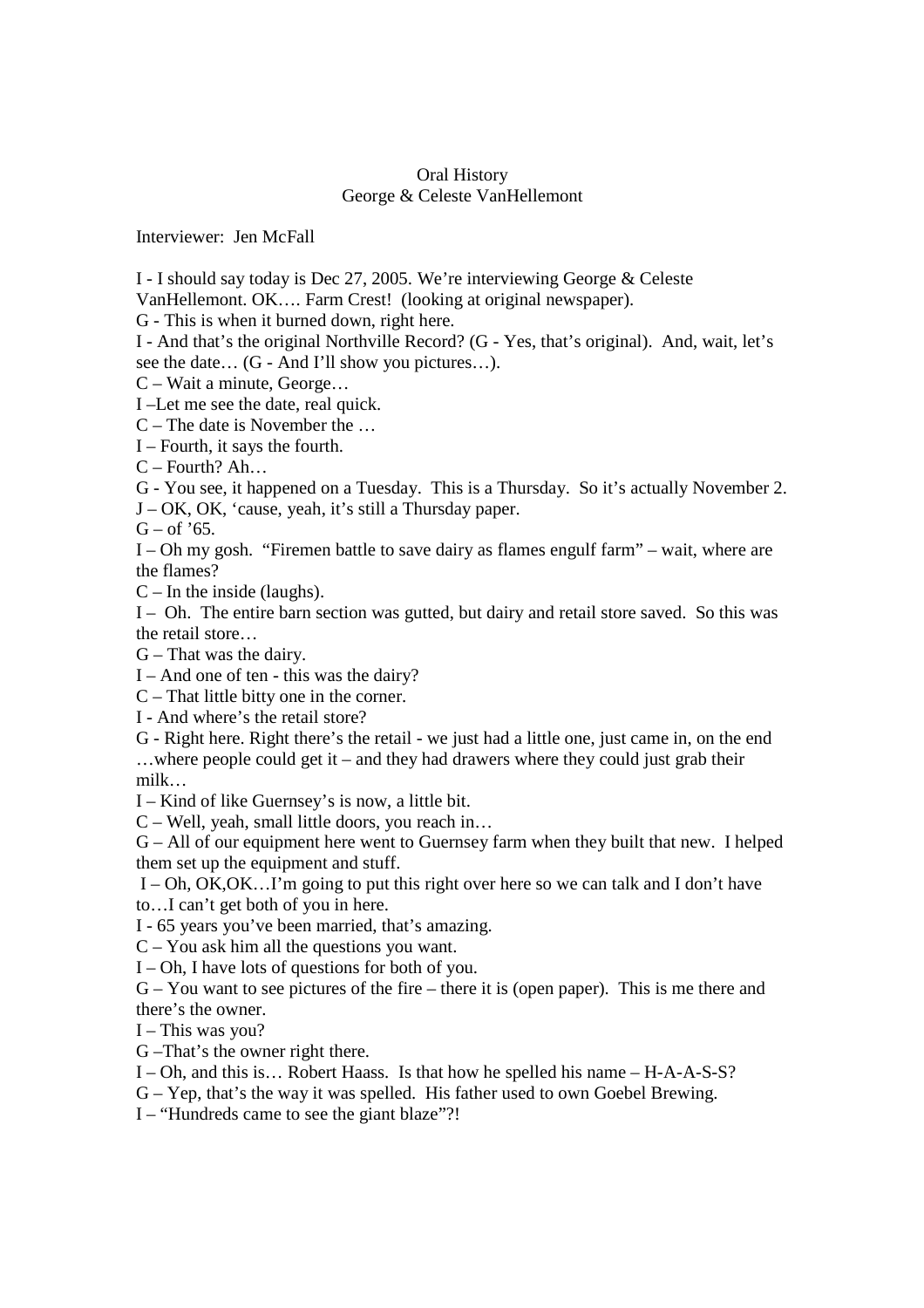$C$  – Oh, it was a big fire.

I – But I can see, wait a minute – so this is paved, the road was paved in '65, right?

G - Yeah, it was paved.

I – And they think that someone set this?

C – Oh yeah.

 $G - Well...$ 

I – It can't be proved.

 $C - Well...$ 

G - The guy was kind of a little bit nutty. When he came in there…. They got it on the telephone – the office, it was in the dairy plant, there was an office in there. And the woman got out of there because it was on fire – the building. This guy and made a call to his wife. And he disguised himself; he said :I think your husband went to help get the cattle out, and I think he got burned up in it". That was him – he was disguising. He even threw his pocketbook up on the ground so someone could see it. So state police took him up to Lansing, gave him a lie detector test, but they said it wouldn't work on him because he was a little nutty.

I – Oh, I see – he didn't burn it down because he was made at this – maybe he wanted to run away from his wife?

G – Nho, he was mad… He came down there for a job, they needed another hand for the cattle. And the herdsman - somebody told the herdsman, don't hire him, he's a little bit nutty.

 $C - ($ laughs $)$ 

G - He said, don't hire him. So, he kept, he went twice. And they said, no, they said, we don't need anybody. Well, he said, you had an ad in the paper. Yeah, he said, but we changed our mind, we don't need anybody. Finally came the third time; he seen somebody was there - a new man was there. So he was mad. And he took off, and that's when the fire started. This end of this big barn was all open, for air going through it. And all they had to do was go by and throw a match in it.

I – So that's where he started it, here. And how did it get on fire here?

G - Well, it went all the way across. They couldn't stop it. Them days they didn't have the equipment they got today.

I – (reading) It says "…and by dusk firemen were confident"… Oh my gosh, how long did this thing burn for?

G - How long did it burn?

 $C -$  Til the next day sometime...

G - Oh, gosh, I'd say… two hours , two-and-a-half hours. That they were…the next morning.

C All wood. All wood. That takes a long time.

G - That was loaded with hay and straw....  $(C - Yeah)$ , it was all full) All the top part. I – "At five pm it was apparent that the barn was completely lost. Firefighters poured water on the smoldering hay from the top of a Detroit Edison ladder truck"… Is this the back, or the front? (C – That's the front) It says Farm Crest Dairy. Is it right here? G – Yeah… That's the dairy plant you see here.

I – Oh. So this - the whole thing burned off?

 $G$  – The whole thing burned down, but they did stop it....

C - At the dairy plant.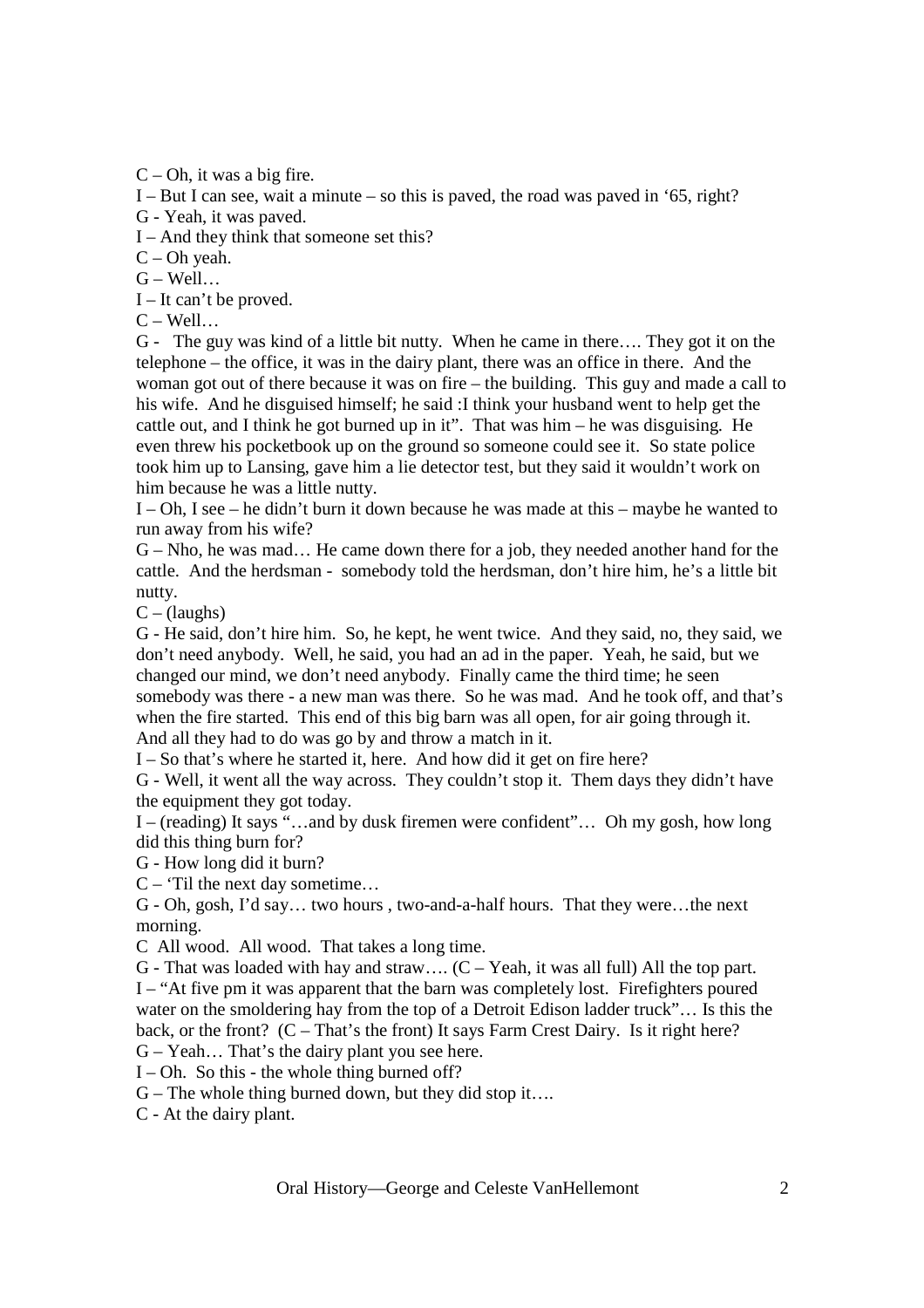G – I don't have a good picture to show you. But they did stop it at the dairy

I – Well, they must have stopped it right here.

G – Yeah, they stopped it right - I think they saved a little of that. They stood in here and shot the fire… water the other way, and they had that little bit left here. And underneath that was the dairy plant. And they did save the dairy plant.

I - What was everyone looking at? They're just standing around watching it?

C - That's typical, don't you…that's typical.

I - That people were just standing around watching it? (laughs)

C – That's right. That's typical.

I - That's strange.

 $G - So$  when they had done, all we got left was the silos. They didn't burn because they were concrete and tile.

I – So everything else burned?

G – It was all down here on Six Mile Road.

I - That's sad.

G – And the funny thing about this, when the state police released this guy. That night, he had a barn in back of his house with nothing in it – no electricity, or nothing. …that burnt down.

 $C - ($ laughs $)$ 

G – But they couldn't do nothing, the guy…because he wasn't right.

C – He had six, seven kids, you know.

G - They couldn't prove that he burned it down. But it was in his backyard, where he lived.

I – That's too bad. So (looking at the original Northville Record) what were you thinking, here in this picture – you're saying, you're pointing?

 $G - Oh$ , we were looking at something, pointing, about something.

I - What were you thinking, when this happened? Oh, you thought, it's a small fire, we'll get it under control? Or you knew, right away it was all going to be burned down?

G – I knew they'd never get it under control.

C - You'd never get a barn fire down.

G – That was solid hay. And, all… everything in for the winter; you know, everything was in by November second.  $(I - Wow. OK.)$  And I lived half a mile further down on the farm.

I – Half a mile east?

 $G - Yes.$ 

C – East, right.

I – OK. I brought a map. I wanted you guys to show me exactly where everything is. G – Well, what's there now? Do you know where the old township hall was, is – the old one, not the new one? *(editor's note: where Meads Mill Middle School is now).* Well, that was our land right there. When they finally sold this for subdivision, why, Thompson Brown bought it and they donated so many acres for a Twp Hall.

I - Margaret *(Tegge, first Township Deputy Clerk)* told me a little bit about how… well, she told me how she remembered how the house got hit by lightning. And then the house went up in flames. And she said she remembered they carried a piano out and put it on the lawn, because the house was burning down and they couldn't get it under control. She said that's what she remembered.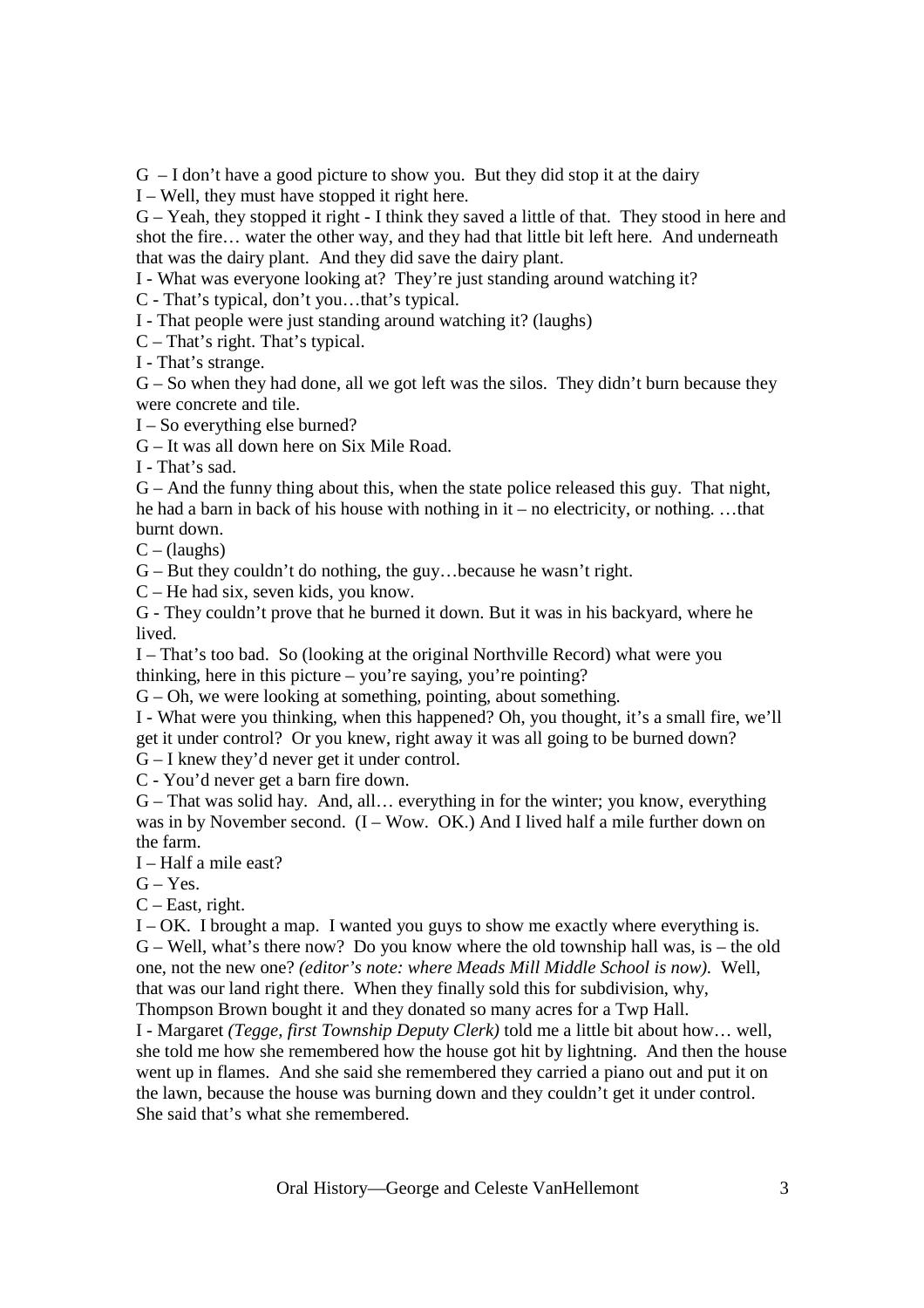G - Oh, that was the house that was the end of the barn, right up in here. Lightning hit it.  $(I - Yeah$ , yeah, she told me that lightning hit it). A guy seen lightning hit it. And he called me, and I run up, and we got hoses and everything. But when we opened up, to go upstairs, it was just an inferno up there. You couldn't, you couldn't go up there, you couldn't… Those days you didn't have the departments, the fire departments like they have now.

I - Did you carry the piano out? Do you remember carrying the piano out?

 $C - No$ , no.

G – I didn't, but some of the other guys did.

C – They did get the fire out… They got the fire out of that house.

I - But they never rebuilt it, right?

G - No, because the house was an old house, but a beautiful house. And they got everything down to the first floor, and there was nothing, nothing left. They tore the rest of it down, tore it down.

I – Is this it for the pictures? Are there any more pictures?

G – No, that wouldn't show you the house.

I - "Spectacular fire" – that makes it sound good. But it wasn't.

C - No, fire is never good.

 $G - So$  that's what it is.

I – This is great. It's wonderful ..These are my maps. I don't have the greatest maps in the world. This is an 1876 map, but... This is Waterford over here, I think....Five, Six, Six (Mile) is right here. This is Waterford… So you guys were – on this land right here, right?

G – There's the railroad. Our property – we're - this is Six Mile. Our property started from here, and went almost three-fourths of a mile on both sides of the street.

I –Three-fourths of a mile. It started... $(G - At the railroad)$  at the railroad track and went down here.

G – Many times I was planting; I'd see them old trains coming with that the black smoke (laughs).

I – And you didn't go all the way down to… that must be Haggerty.

C – No, we didn't go… Haggerty's the other way.

 $G - No$ , we went down to the next farm, which would be Aldea's farm. In fact, where the old Twp Hall was, our line was just a little bit past, east of that.

I – OK, did Sessions originally own some of that land.

 $G - Who?$ 

I – The Sessions? Becaiuse Margaret Tegge said they (the Tegges) bought some of the land from the Sessions.

 $C - I$  don't think so.

G – Yeah, but that - Session Hospital was on Seven Mile Road.

I – Yeah, they moved - she said they moved from here.

 $G - No$ , there was no hospital there when I was there – '67...

C – No, she don't mean hospital, she says 'people's name'.

G – Well, I don't remember any Sessions.

 $C - I$  don't either.

 $I - OK$ . Well, you can in '42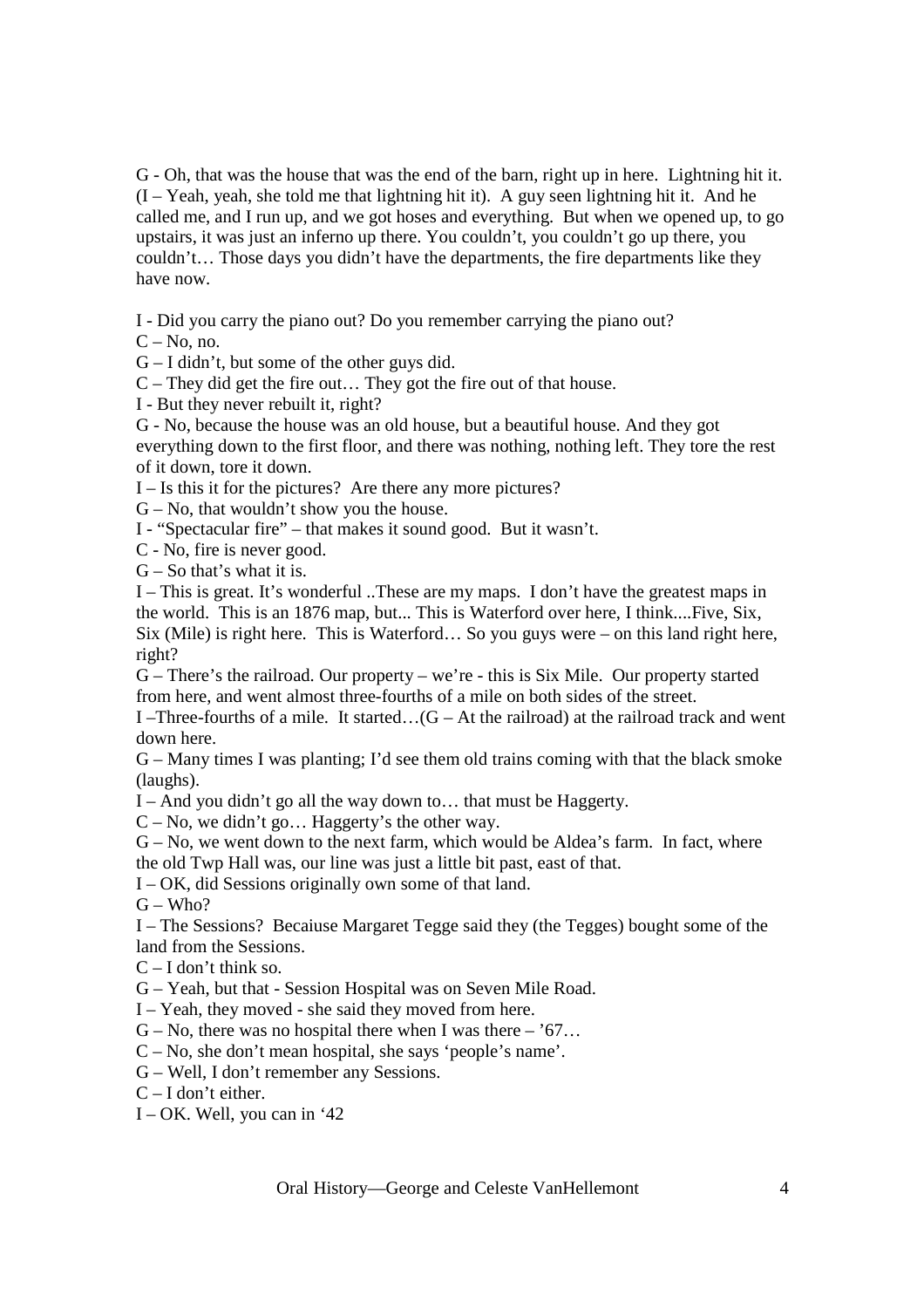G – Yeah.

I – OK. How much did they (Haass's) own? Like how far up did it go? It went all the way up to Seven Mile, or no?

G – No. They, they owned on Six Mile road, from the railroad east, approximately threefourths of a mile. And they owned both sides, and it went a half a mile.  $(I - Oh$ , a half a mile) Each side. And then the state hospital was from here on down back.

 $C$  – And they were in back of the farm.  $\ldots$  And that was no pleasure  $(I - Why)$  was that?)… We won't go into that.

I – Yeah, yeah, it want to go into that. Was it - odd people would show up?

C – Sure, that's it, you know.

G - Yeah, (C – Walking people out there…) Odd people come around the house and stuff. And you wouldn't know what to do with 'em.

C – with baskets and… You know, knives laying in the basket, and stuff.

 $I - Really?$ 

C – Well, certainly. You know, they just walked away from there.

G – One guy, one day I was going to the dairy, and a guy's there standing. He said, "Sir, have you got a light?" And it's raining, just pouring. He had a cigarette in his mouth, soaking wet. And he wanted me to light it (laughs)… I knew there was something wrong. I called the state hospital, and they come out and picked him up.

I – 'Are you missing somebody?'

 $G$  – Oh, we called them several times.

C – They were always missing somebody.

I - So they never had…

C – Security, no.

I – But they never had – fences or anything, either.

D – No, later, the people who lived around them made them do that. You see, we moved away from there, after that. But, we lived around it, you know.

I – But did you guys live north of Six Mile then, or south of Six Mile…. At the time you were living there… You must have lived south of Six Mile Road – no wait wait wait wait…

 $C$  – North of Six Mile. (I – north of Six Mile) You know where that...what's that place's name on there…

G – Winchester Road comes close

C – What's the name of that, factory, no… that little shop there? All them cars are parked there. That's where our house used to be. Right there next to it…Well, we were right west of the bank there now. That's where our house used to be.

G – You know the bank bought that property – there was somebody in there.

I – Wait, wait, wait – off of Haggerty?

C – No, all Six Mile Road.

I – There's a bank on Six Mile Road?

G – You know where Winchester is?

I – Oh, wait wait wait, I know where the bank is… On the south side of the road?

 $G - No$ .

 $C - All$  on the north side.

 $I - I'm$  trying to think where there's a bank.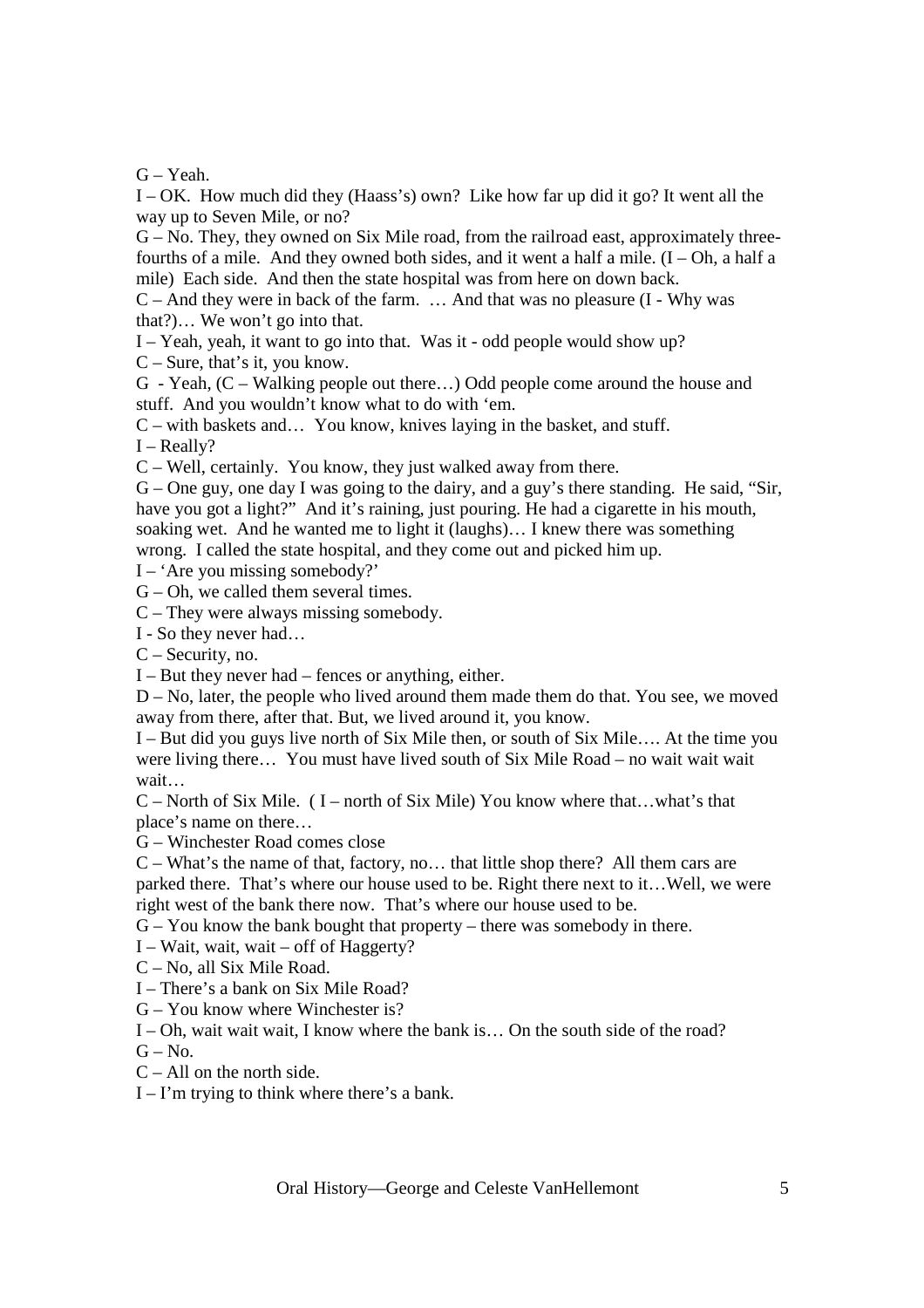$C - No$ , it's... the banks up further. We lived right next to that. There used to be a bank there, and they left there. There's some kind of an outfit there.

I – Where is that in relation to Ward Presbyterian Church? Where WPC is now?

C – That's too far. Motorola, you know that…factory, them cars - where all that Motorola sits?

I – No, I'll have to look, though.

C – Well, look, and that's where our house used to be right there.

 $I - So$ , in '42 when you moved in, you got that house. And you didn't have any kids then.

 $C - One$ .

G – We had 1 baby about six months old.

C – Oh, he wasn't a baby. He was ten, twelve years old.

 $G - No...$ 

C –When we moved here? Gerry was the only one we took, the rest of the boys were gone.

G – Oh, you mean here?

 $C - Yes.$ 

I – No no no no no no – I'm sorry...

G – She's talking about the other house (at Farm Crest) …We just had a little baby…

C – When I moved there, my son was five months old.

 $G - Yeah$ .

I – OK, and so…You (Celeste) had grown up on a farm.

(C – Oh Yeah)

And you had grown up on a farm, right?  $(G - Yeah)$ 

I - So, you... it wasn't any big deal. You were just moving a couple miles down the road, right?  $(C - Yes)$  And to another farm?  $(C - Yes)$  OK. Well, what was it like – the daily life like?

C – Oh, don't even ask! (laughs)

G – Well, I thought it was good.

C - Worked from daylight 'til dark!

 $I - Really?$ 

G – Yeah, You worked long hours.

I – Well you worked for the farm (to George) and got paid. Did you work for the farm also? But you kept the family and house…

G – No, but she had everything there on the farm. She raised chickens, turkeys, all that.

I - So they gave you… did they give you a little plot of land that you could…?

G – Oh, I could use want I wanted to. I had a garden, and she raised some turkeys. And we had ducks. I don't remember whether we had geese or not.  $(C - No, no geese)$ . We had chickens and turkeys.

C – I did them when I was home.

I – And you had well water, right?

 $C - N - \text{ves.}$  Yeah.

G – Well, yeah, it was from well water, but it was a great big well – deep, and by the dairy; and it furnished the whole farm. They had…

C – Seven houses.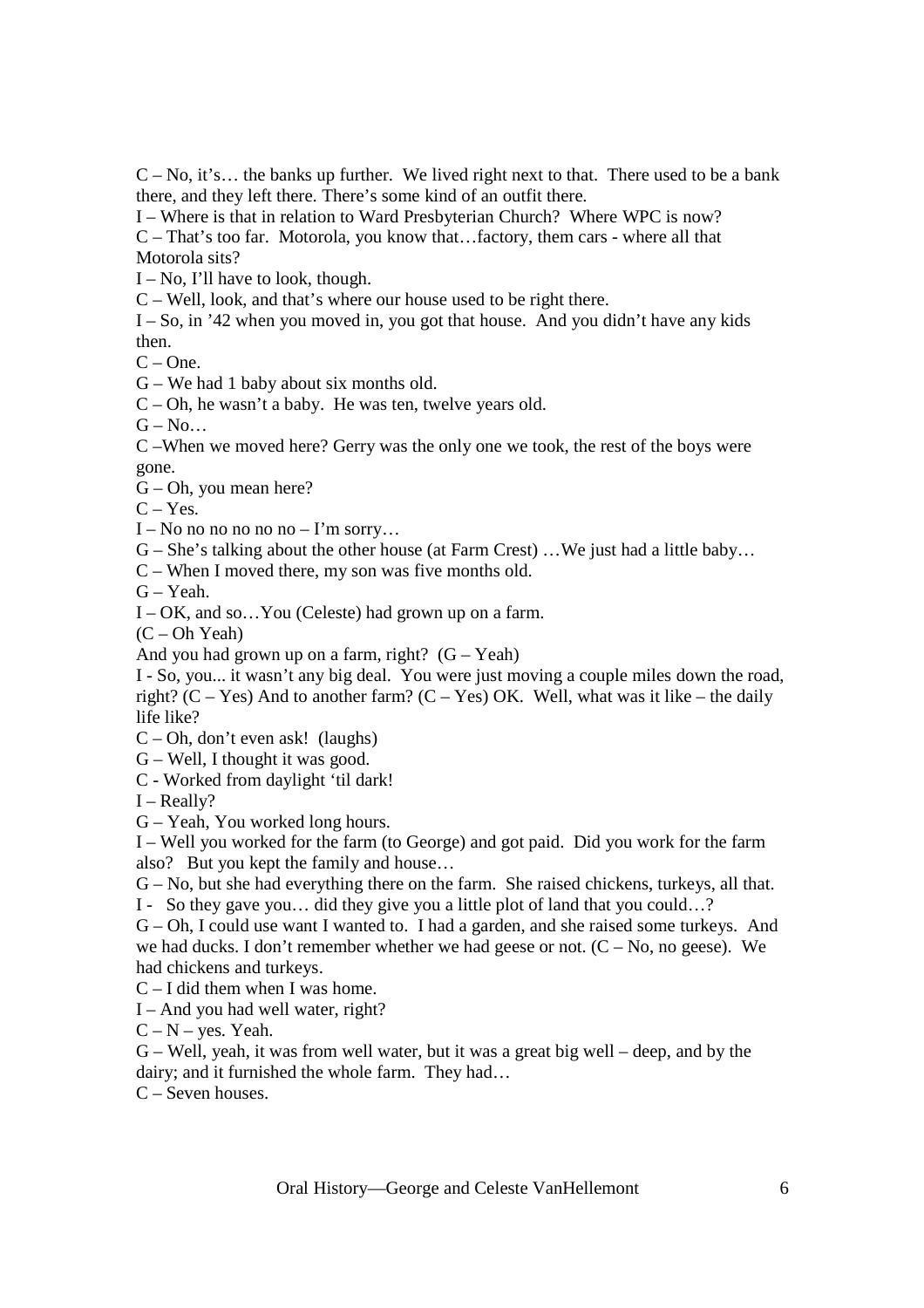G - One, two, three, four… four houses - five houses, with the Gunneson house. Five, five houses it furnished. They run lines through there, underground out to these houses. But the main house had a pumphouse not far from the dairy, and the wells were deep.  $C - We$  all drank the wellwater. And still drinking it!

I – You have well water here?

 $C - Yup$  (laughs).

G – We got the city water line running across the front.

 $I - If you want to tap into it.$ 

G – But we were happy with the well water and we still use it.

I – Well, it's worked for you guys, because how old are you?

 $G - What?$ 

I – How old are you?

G - How old am I?

I - Yeah.

G – Well, I hate to tell you, but I'm 90.

I - You're 90. That's great. And how old are you, should I ask you that?

 $C - 86.$ 

I – That's wonderful.

C – I don't know if it's wonderful…

I – I think it is. I think it's great. So obviously that well water has worked for you.

C – Well, they say, that when the guy pulls the well, periodically, he'll say, a lot of magnesium in this. This is good for you; that's why you're still here. He'll say that. And magnesium is black; it's a dirty black-looking stuff, but whatever it is, in that water, I guess it helps people.

G – Well, you get a lot of minerals in it.

C – Minerals in it, yeah, iron, you know and rust, and all this…

G – Not like the Detroit water; it's all toilets and everything.. and all filtered out, and you drink it…

 $I - Don't tell me that – I'm drinking it!$ 

 $G - I$  know, but that's the way it is.

C – I know that. We drink a little bit, too, sometimes. But, you know water's filtered. A lot of people wouldn't drink well water, but I think it's very good. It's hard water, you know.

I – I'm sure they test it. Obviously it's good, or they wouldn't let you drink it.

I – So you had well water there, and… there was electricity in the 40's… Was there electricity?  $(G - Yes)$ . And you had, like washing machines, or no?  $C - Yes.$ 

I – You had washing machines… so it was all modern? OK. But it was a two-lane dirt road? Right, was it dirt?

 $C - At$  that time, no.

 $G - No$ , it was paved.

C – This was dirt, out here (Six Mile between Sheldon and Beck).

 $I - OK$ , how far...

G – I had been down that road before that, before it was paved, but it was paved when I moved there.  $(I - Yeah$ , because you grew up right around here, right?) It used to be dirt; and Six Mile road, if you know - coming east, they took a part of our farmland, or his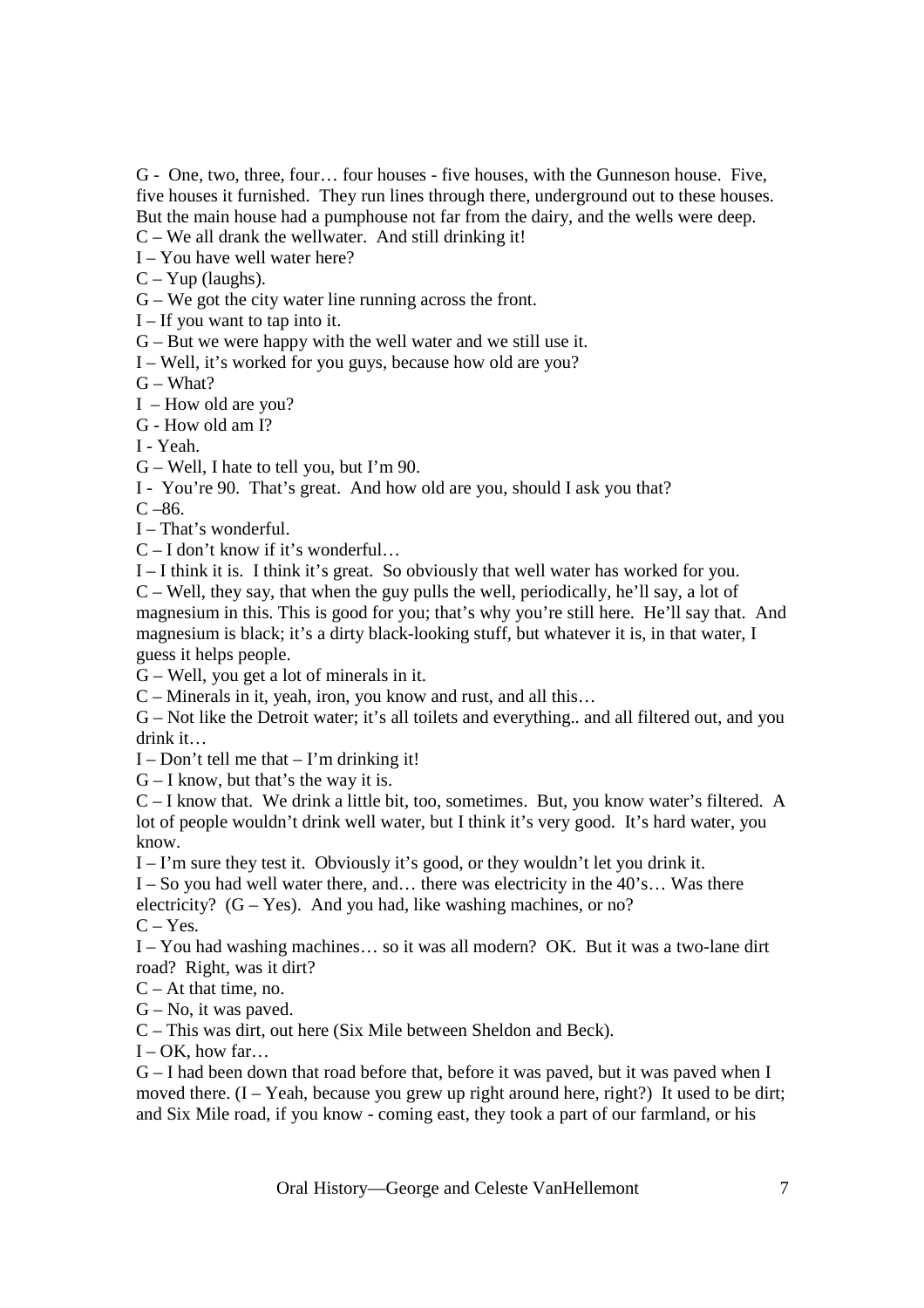farmland, and they made it doge, and it went under the railroad. Well, before, it went straight right over the railroad.

I – It seems like that would be better to go straight right over the railroad.

C – No, it wasn't very good.

G - It wasn't good.

 $I - Why?$ 

 $C - Icv.$ 

G – It was icy, and then the railroad was built up. From there to Northville Road it went down like this, so you came down.

I – Actually, we have that same problem on Sheldon Road going down into town.

 $G - Y$ eah, you have that...

I – And I never drive that if it's icy, because people slide off the road.

C – Well, you see, we have a problem, now, since the county fixed this road. Our driveway was flat and we drove right out. Now we gotta go up.

G – Now you gotta go uphill. They built that up about two foot, on account of the hill up there. .So now it's not as good as it was. But what are you gonna do?

I – So, you (Celeste) took care of the kids, and then you ended up having five children? C – Three boys. No girls,

I – Oh, three boys. And what kind of stuff do you remember doing? Like your daily routine? You guys would get up in the early morning….

G – Well, we had ten dairy stores at that time. So I used to go to those dairy stores and maintain stuff on the farm, and make sure everything was all right, and…

I – What, like, did… How did the whole Farm Crest start? Was it already going on when you moved here? I mean, it was already established – it was an established farm? G – We put a lot of additions to it.

I - When you first moved in here, they didn't have any stores, it was just a dairy; or they had all the stores?

G – All we sold was milk. Milk, cream, and dairy products. That's all, no groceries or nothing.

I – Well, did you sell ice cream?

 $G - What?$ 

I – Ice cream?

 $C - No$ .

G – No, no, we didn't handle ice cream

 $C - No$ . You had to have a certain kind of cooler to keep it cold. We didn't have that kind of stuff.

G – We had big coolers in there, but that was just for the milk and stuff. We didn't get into the ice cream end of it.

I – Ok, but when you first moved here in '42, how many people were working there? G – Oh, there was John, he was running the dairy… and… oh, probably 3. It wasn't very big.

I – You had three people working there?

G – It wasn't big then. They only had about half a dozen jerseys left; or eight, ten jerseys… and all they did was milk them. They didn't have anybody working the fields at that time. Joe Denton - I took Joe Denton's place. I don't know if you know Joe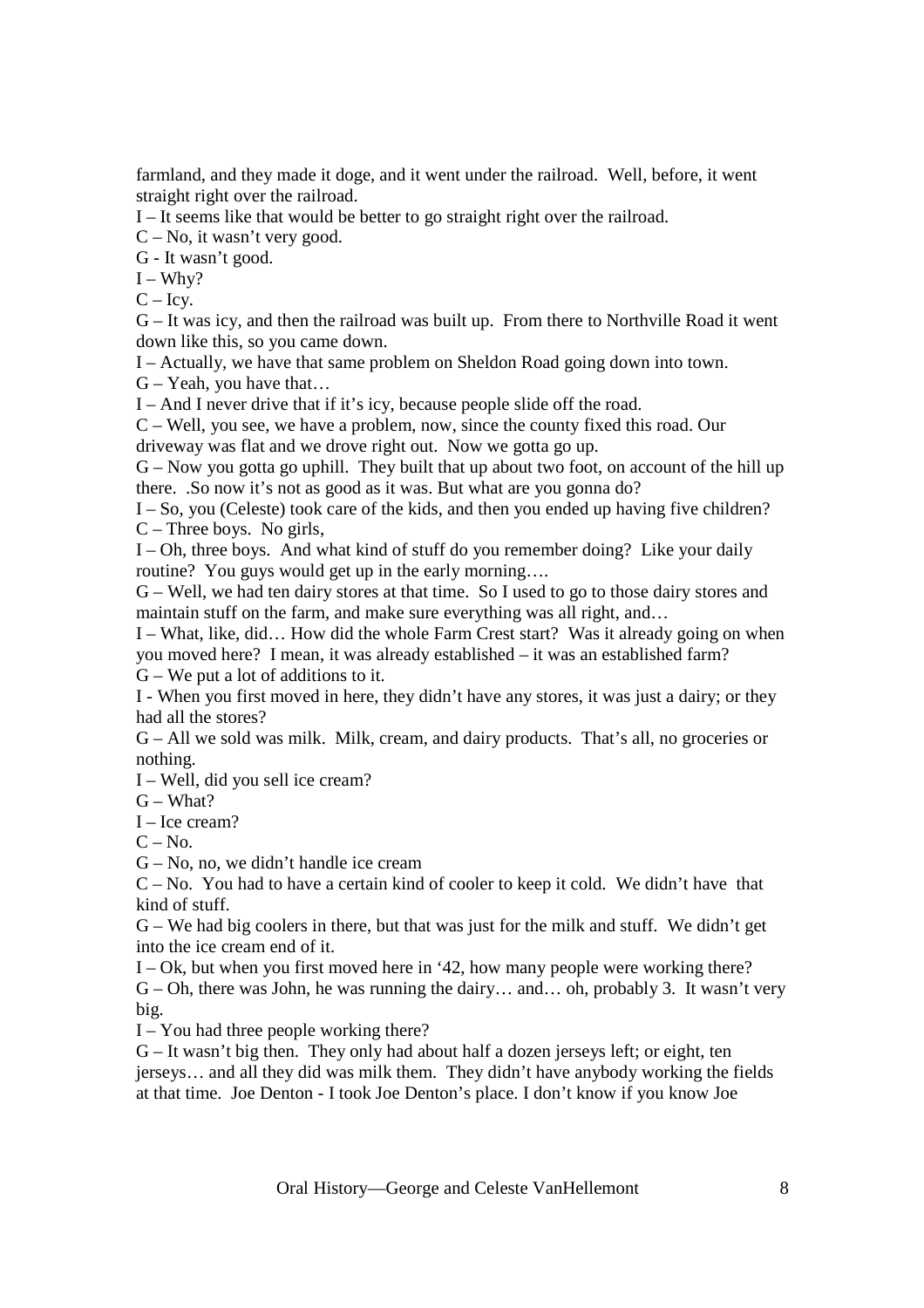Denton.  $(I - I'$ ve heard of him) He was the police chief in Northville for years. Well, he was - I took his job, down there. He decided to go into the police business.

C – And retired.

 $G - So I$  took his job.

I - So then, at the very end, like in '65 when it burned down, how many people were working there?

C – Seven , I would say.

G – Oh, we had a secretary, there was two in the dairy, that's three; and…two or three in the barn, is six… probably about seven or eight people year-round. And then when summer come, we used to get the young boys out of the high school, at Northville. They'd send some out, and we, they helped us put up hay and stuff like that.

I – But it's amazing to me that only a handful of people could do all that work on that farm. That's why, maybe, why you had to work so hard.

G – There was only two of us doing the planting and stuff. Myself, and another man…

C – You have to get up early.

G – We had two tractors. When I first come there, they only had a broken-down tractor with three horses. (Celeste laughs) Well, we used horses for a year or two. Then we modernized (laughs); and got into tractors and stuff.

I – But, see - I'm not a farmer. And I've never lived on a farm, but it seems like…

C – Well, see, then you don't understand any of that stuff; and that's hard, that's hard.

I – No wonder you worked so hard, though.

C - No, but that's part of life, you know.

I – Now, did they – like, they had…and most of the people lived on the property, right? Was it five houses?  $(G - Yes.)$  So all the different families lived there? And, like, did everyone, like, eat together, like you see in the movies?

C – No, each had their own home.

G – Each had their own home.

C – You went home to your own house.

G –When they put their certain hours, when they put their hours in, they went home, that's all. They didn't have to walk far, on the farm. There was a house there on Bradner Road, and Six. And there was my house, and one across; we had three there. And one back, where the pumps were… It's four houses. The fifth house was the owners' house. I – OK; I have some more questions… Someone told me there were polo fields.

 $C - Yep.$ 

G – That was polo field there when I came. We took it down, because Phil Grennan, that really owned the farm to start with, he was a polo man. And he had, I would say, what , about a thirty acre field, I think. He had a rail around it, all the way around – steel things, and they played polo in that field. Well then when he died and Haass married his daughter, and they came over here, well, we had no use for the polo field, so we plowed it up. Well, it was just grass before, anyway, but we plowed it up and put crops in it. I – OK. And then… Well, part of the Farm Crest was over here, and the other part of it was over where I live, right? (the Woodlands, northwest corner of Six and Sheldon) G – This is… the end of my property, here, was the end of Farm Crest. Right here about 75 feet, 80,100 feet. Was the end And then it run (east) to Gibson's farm.

I –To the edge of Gibson's farm?

C – Yeah.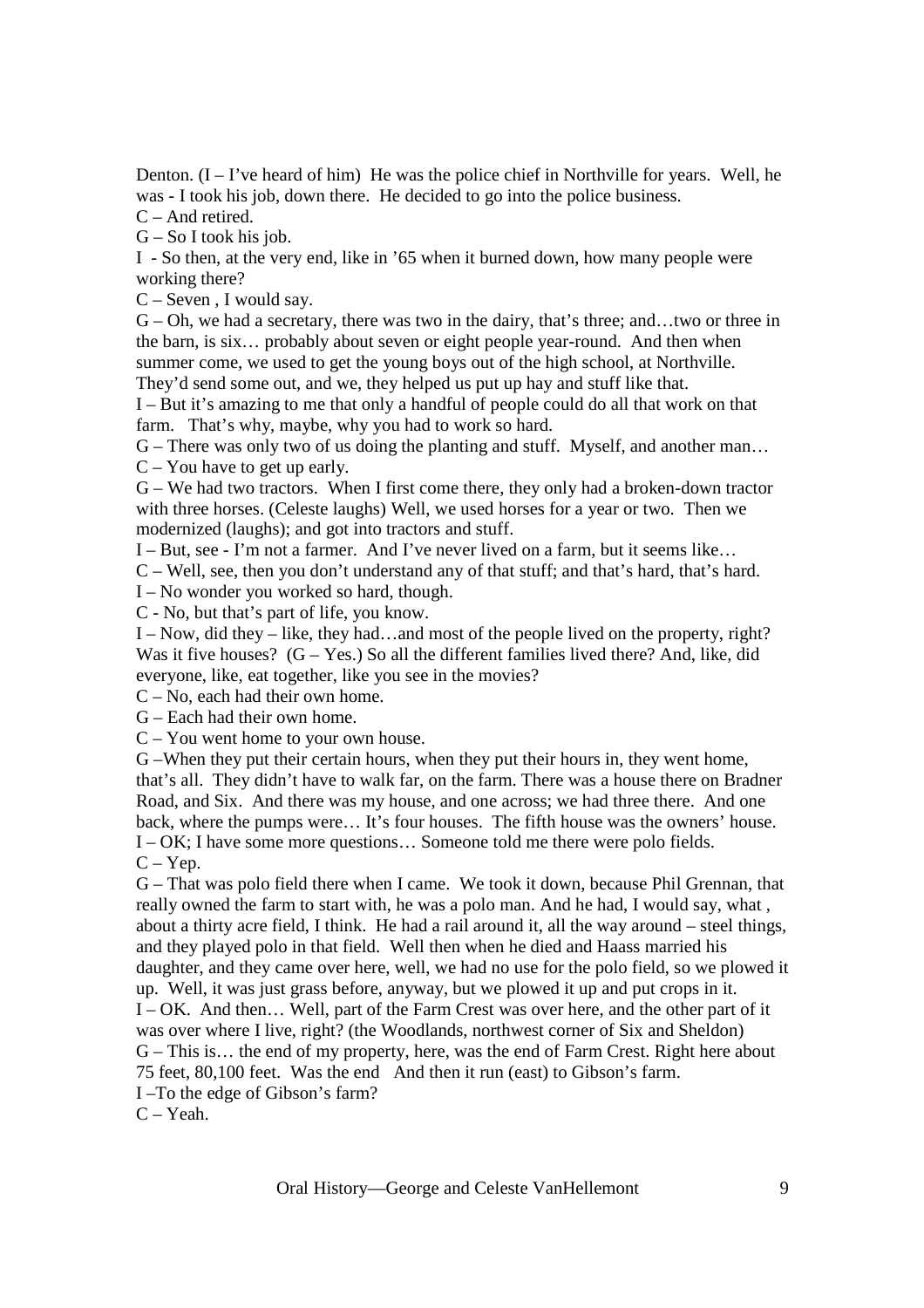G – Yeah, to Gibson's farm. You know where the big white house is left on that side? I – Yeah, oh yeah.

G – That was Gibson's. He had it on both sides of the street, too.

I – So he had a portion west of Sheldon, where his land ended.

G – Yeah, the edge of his land, Farm Crest started.

I – Well, that was probably, then, the edge of where the high school ends, right? So, I'm living –I'm east of the high school, so I'm living on the Gibson property.

 $G -$ Are you?

I - I think. Right? And then where the school started was the Grennan/Haass property?

 $C - I$  think you're right.

G – How far - From the end of the high school… property, you lived east of that, didn't you?  $I-I$  do, right now) well, then you're on Gibson's, then.

.I – You know, the Grennan – that ranch is still there. Do you ever drive and see that?

G – Oh, you mean the log cabin? Oh, yeah, I did a lot of work in that thing.

I – Ok, what was the area like out here, then? Was it for raising crops?

 $G - Yes$ .

 $I - So$  it was all...

C – No houses

I – So,, no houses but no trees?

G – Oh, there were trees. There was a patch of woods about ten acres of woods in there. From years before that they had a big, maple thing… making maple syrup in the woods.

 $I -$  Are they still there?

G – No, that's not there. Subdivision tore that all out.

I – We have some – it's very small, but we have some wooded areas.

 $C$  – Not too much, no. Because when they went in, in back of us, they went in and just started tering it down. All the big trees, just tearing everything down.

G – I can't remember any wooded area in Farm Crest - I mean on Gibson's… on the north side of the street.

I – Well, then it must be part of Farm Crest, though, because we have...

G – Well, Farm Crest didn't have any right at that spot either.

C – They had a lot of woods in the back of it.

I – Woods in the back of it.

 $G$  – In the back.

I - In the back of the subdivision, before… where those big mansions are….

G – Gibson might have had some woods in the back end. I don't remember.

C – Yep, it was woods.

G - But they had mostly all apple trees, they were in the orchard business.

 $C$  – That was here.

G - That was an orchard on both sides of the road.

I – On both west and east of Sheldon?

G – West of Sheldon, but north and south of Six Mile Road.

 $I - Was...$ 

G – Apple orchards. Apple, pears…

I - But did the Gibsons sell some of that land to Wayne County, for the Home for Feeble-Minded Children?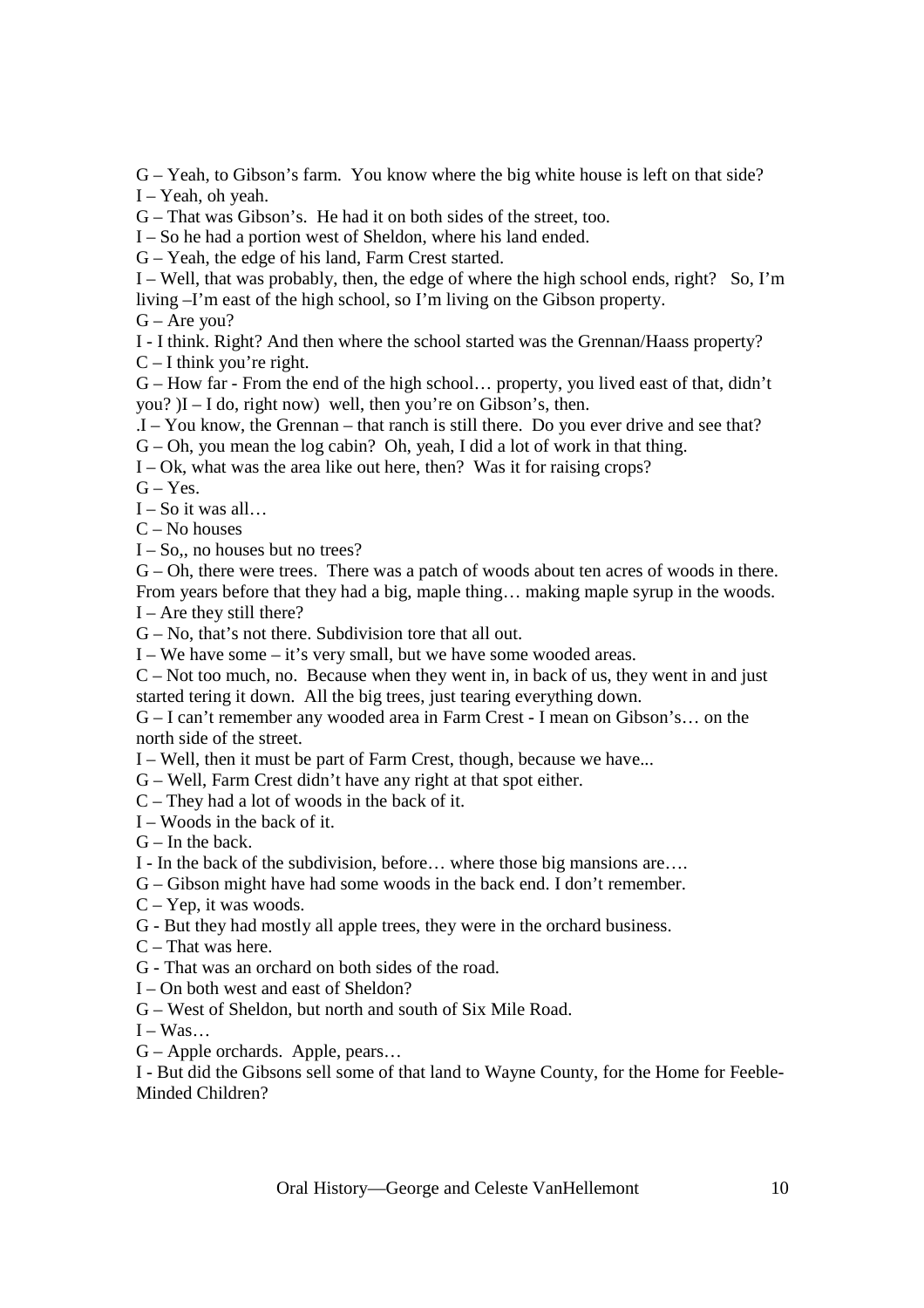G – No, you're talking about Wayne County Training School. That used to all the way here, on the front.

C – That was a separate deal.

G – Went all the way up, and Gibson's had a hunk of land. This was Sheldon Road. Gibson's came about, like this; and down here. And all the rest of that area, that Sheldon Road - is Wayne County Training school. They had a farm in the back end, there, keep those kids doing stuff. The silo is still there, yet.

 $I - It$  is?

G – Yep. Right across here.

C – Two silos are together, I think there is.

G – The silo is still there. They kept the silo. When the subdivision bought that, from Wayne County, they put all these homes in, but they kept the silos. The silo is still there. You can see the white silo in there.

I – Really?

 $C - ($ laughs $)$ 

I – Will you take a ride with me and show me where it is? I - I never noticed that.

C – How you never notice d that…

I \_ It's such a big subdivision. I get lost.

G – I get lost, too, in a lot of it. But I know how to get from here to Five Mile Road.

I – That's better than me. Because I can't do it.

C – You gotta think, I gotta go right straight – don't make all these turns, just go right straight, and you come out...

I – Are you sure? They still have the silos there?

G – I remember the barn, they had a nice barn there. And the barn was all torn down. But they left the silo. I don't know why. But it's still there.

C – Aren't there two of them there?

I – Can you see it outside?

G – Not from here, you don't. You have to go down the street.

 $I - OK$ , I'm going to try to see it.

C – Well, you gotta go down there. It's a little difficult, but there's no problem with them, there.

G – No, you can see it.

C - When you make that little… thing, by that golf course, they're on this side.

I – That's interesting. So, did any of those kids ever wander up to Farm Crest?

 $C - No.$ 

G – Yes. Once in a while. They used to break into the old log cabin, back here, that belonged to Haas.  $(I - And do what?)$  Well, they just... one time he had a gun, a revolver in there. They stole that and shot holes in the damn refrigerator. And they used to steal the liquor – he had liquor cabinets.

I – I believe that. (laughs) They were probably boys.

 $G - ($ laughs) But outside of that, they didn't do too bad.

I – So, when you moved out here, did you feel kind of weird, because you were surrounded by all these different facilities?

C – There was nothing out here.

G – There was nothing out here.

I – Well, Wayne Count y Training Center was out here.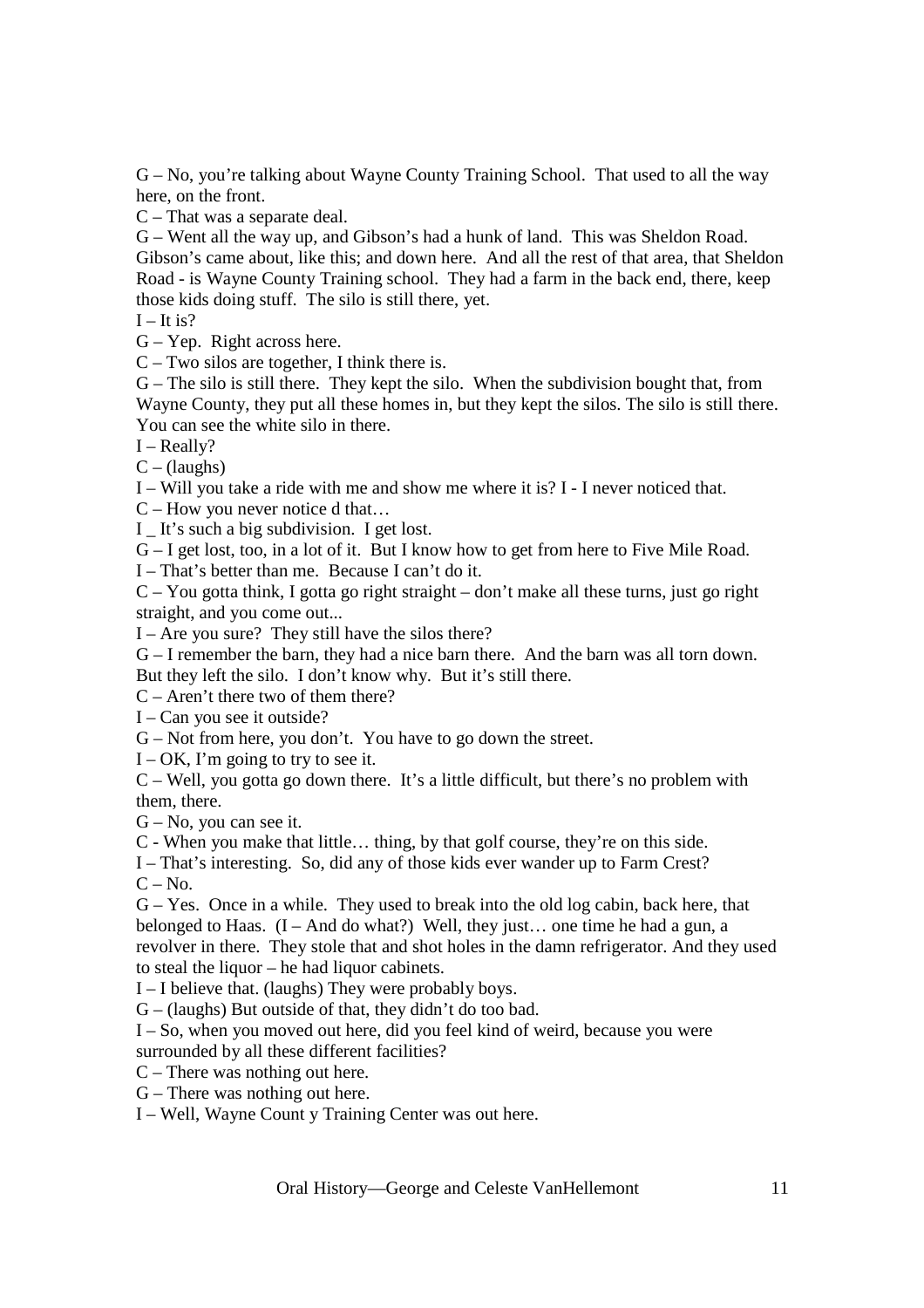C – (laughs) If you could live in back of the state hospital, you could live any place. I'd just as soon live by the prison.

G – That state hospital was on the other side of Seven Mile Road.

C – No, we was never… no, that didn't bother us a bit.

I – OK… When were you born; what was the date when you were born?

C – Oh Jesus…(laughs)

 $G - \frac{7}{4}$  15 – July 4.

I – Well, that's Fourth of July, never forget that. When were you born (Celeste)?

 $C - Oh... 11/16/19.$ 

 $I - OK$ . And how did you guys meet?

G – Well, we - her folks had a farm, on Seven Mile and Newburg.

I – OK, but it's not there, because they built a subdivision there...  $(G - Yep)$  Would if be on the southeast corner?

 $G$  – It would be the northeast corner. You know where Brose Electric is?  $(I - Yes)$ . Well, right there, that corner.

I –Is it - on the tape, you said that the house was still there, and your brother was there. C – The house where I was born is still there. It's a big white house. There's my brother Bill lives there. And he's got antiques of all kinds. And he sells them. He's an antique boy; he bought all kids of stuff from lanterns to you-name-it, he's got it.

I – How do you get to that house – is it off Six or off Newburg?

C – Off Newburg.

I - I mean Seven or Newburg.

C – Seven & Newburg.

I – You get to it off Newburg.

C - There's Brose Electric ,then there comes a bunch of stuff in there – that they tore my dad's house that I lived in when I was six years old. And then, my brother's house is next to it. And then the white house I was born in is still standing there.

G – The old farm house would go back probably to the 1800's.

C – Yep, that goes back a long ways.

I – But your brother doesn't live in that one?

 $G - No$ . He built the one next to it.

C – No, he has a small house. With a bunch of wagons, and stuff all around there.

G – You can't miss it. If you ever want to go over there, someday I'll go with you. I'll show you, you see all the stuff… He's got old hearse, he's got lanterns. He's got stuff – basement full, barns full, you never see so much stuff.

C – People have bought a lot of his stuff…

G - Some of his doctors he went to go to visit his house just to see all the stuff.

C – He sells some of the stuff. He's a little older now, he says, "I've got too much stuff," so he's started selling a little bit now, getting rid of it a little bit…

 $I - So$ , who owns the original house where you (were born)?

C – I don't know. My brother and his wife lived there, and they moved to Idaho.. And after that, different ones bought it.

G – It's changed hands a couple of times.

 $I - So$ , you lived there. And where did you live?

G – I lived on Seven Mile Road, about, oh, three quarters of a mile east of Newburg, on the south side.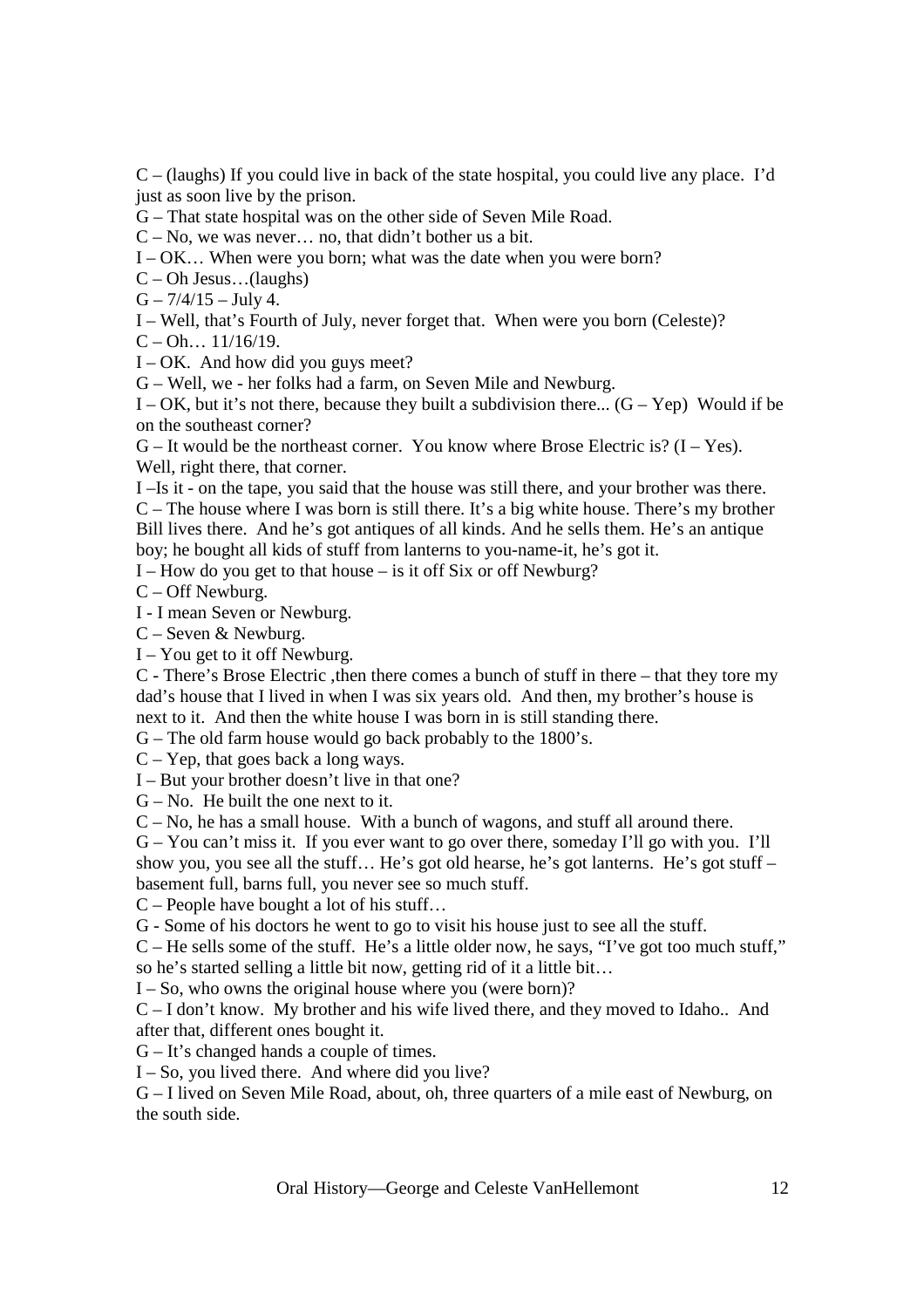C – There's a church right there – George, there's an Orthodox Church where you used to live.

G – Well, that's on my folk's property. They named a road after him, Van Road is right there. They named that after my dad.

I – That's neat. How many acres was your farm?

G – Well, where he was at, they had eighty acres was all.

I – What did he grow on it?

G – Oh, over there? He was in the truck - garden business.

 $I - Oh$ , perennials...

G – He had perennials, for flowers; pansies - I remember taking truckloads of pansies, sweet Williams, and English daisies, all to the Eastern Market. Back in them days.

I – Did you guys go to the same school together, then?

 $C - No.$ 

I – You just knew each other because you were kinda neighbors?

C – Neighbors, that's it.

G – So did all the kids, all of us was young…we all played together…

C – You walked. You're sixteen, seventeen years old, you want to see somebody, you walk a half a mile down the road. Your brother usually goes with you to meet the girls; after that, he doesn't give a darn. You know how that goes? (laughs)

I – Yes, it's funny. Because we live right by the high school, and a lot of people don't like to walk... I'll have to tell you afterwards my good story about that. But - so, you guys were neighbors, and what schools did you go to?

G – I went to Detroit schools. We didn't move out here until, about… right after Depression, I think in 1931, '32. My folks lost everything they had in the Depression; the banks all closed.

I – So you were already out of high school?

G – I was out of Cass Tech.

I – Really? Wow. Where exactly did you live?

G - I lived on Forest and Second Boulevard then.

 $C - ($ laughs $)$ 

I – What's that like now?

 $G - \text{Cass}$  Tech was about a mile, a mile  $\&$  a half towards town more.

I - Have you been there recently?

 $G - No$ , but they tell me they put a new Cass Tech up.  $(I - I)$  heard that. I did hear that.) Yeah, they said it's a beautiful one. The one I had was a beautiful one - it was Seven

stories high.

I - I remember seeing the old one; I don't think I've ever seen the new one.

G - We had foundry on the seventh floor. We used to melt iron and everything up there.

I – It doesn't sound very safe.

 $G - Yep.$ 

I – Wow. So, you had already graduated, so you must have been in high school?

 $C - No$ , I never went to high school. I went as far as the eighth grade and that's it.

I – Wow. (C – That's it.) Where did you go to, like, it was a one-room schoolhouse?

C – A one room school. And when you got there, done with that school, you wasn't good enough to go to high school. They wouldn't even take you.

 $I - What school was it?$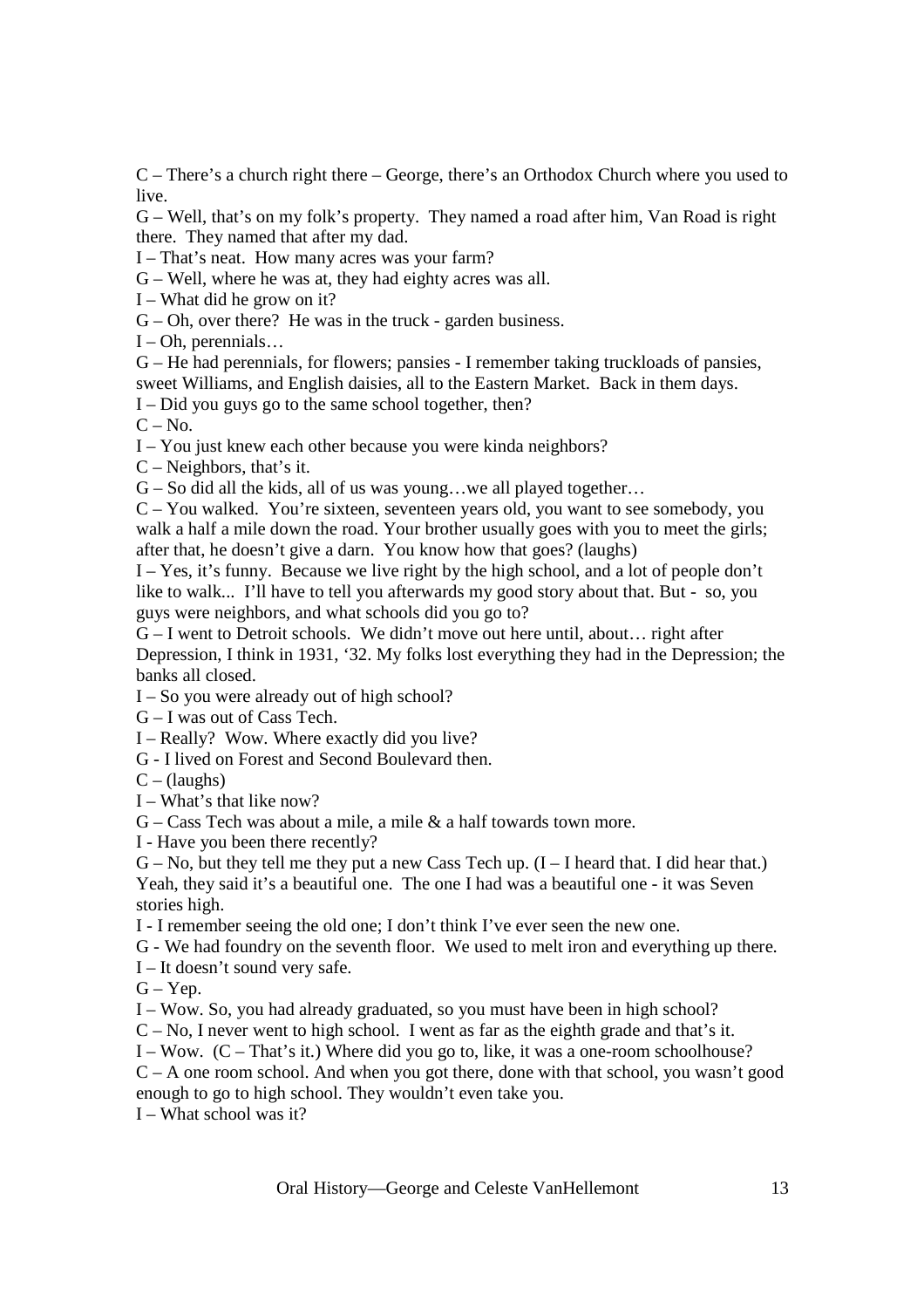C - Briggs School, Six Mile Rd and Newberg.

I – Is it Livonia?

G – You had to walk at that time.

I – So you walked a mile.

C –Oh, a little over a mile we hiked it down through there. Snow, mud, rain.

 $I - You$  went just to the eighth grade?

 $C - A$  lot of people never went any further than the eighth grade. My dad only went to the fourth grade, but he could figure in his head better than anybody could with a pencil. Some can do it, some can't.

 $I - Isn't that funny, though, that now you're – you said one son is an attempt – they keep$ going and going and going to school. You probably think they're crazy.

 $C - No$ , they're independent, they've got their own... they've all got their own jobs. They don't work for nobody, they work for themselves. That's pretty good.

G – Yeah, in them days, when that Depression come, I had to quit and go to work. I was putting in lawns and stuff for ten hours for a dollar. Ten cents an hour.

C – You ain't lived until you lived then. And I'll tell you something…

G – Any time you didn't want the job, there were four guys waiting to take your place.

C – Things look pretty bad right now.

G – And you didn't have anything. The little bit I'd make, I'd give it to my folks to live on.

I – Because you had a huge family, right?

 $C - No...$  there was five of them...

G – Well, I had four sisters

I – Your family was bigger (to Celeste)

 $C$  – That's right...

 $G$  – She had the big family

C – Everybody could… you know, and my brothers, they could fix stuff. They never needed a mechanic. They never needed - they could build little things, fix things. You do it because you have to do it, and you learn more about anything else by doing it yourself.

I – How many kids in the family?

C – What?

I – How many children in the family?

 $C$  – There was nine of us

 $I - Wow$ .

C –That's quite a group. That's quite a group.

I – So then you guys met? And then, when you first met, did you know you were gonna get married?

 $G - No...$  no.

C – Are you kidding? We're all a bunch of kids, fifteen, sixteen years old…

I – Did you like him, though?

G - (laughs)

 $D - No$ , not exactly...

 $G$  – Not at the time (laughs)

C - We just went – because he had sisters, and the other guy had sisters. And, that's how you…you just walked to the house, and maybe you played cards. Or one had a piano, or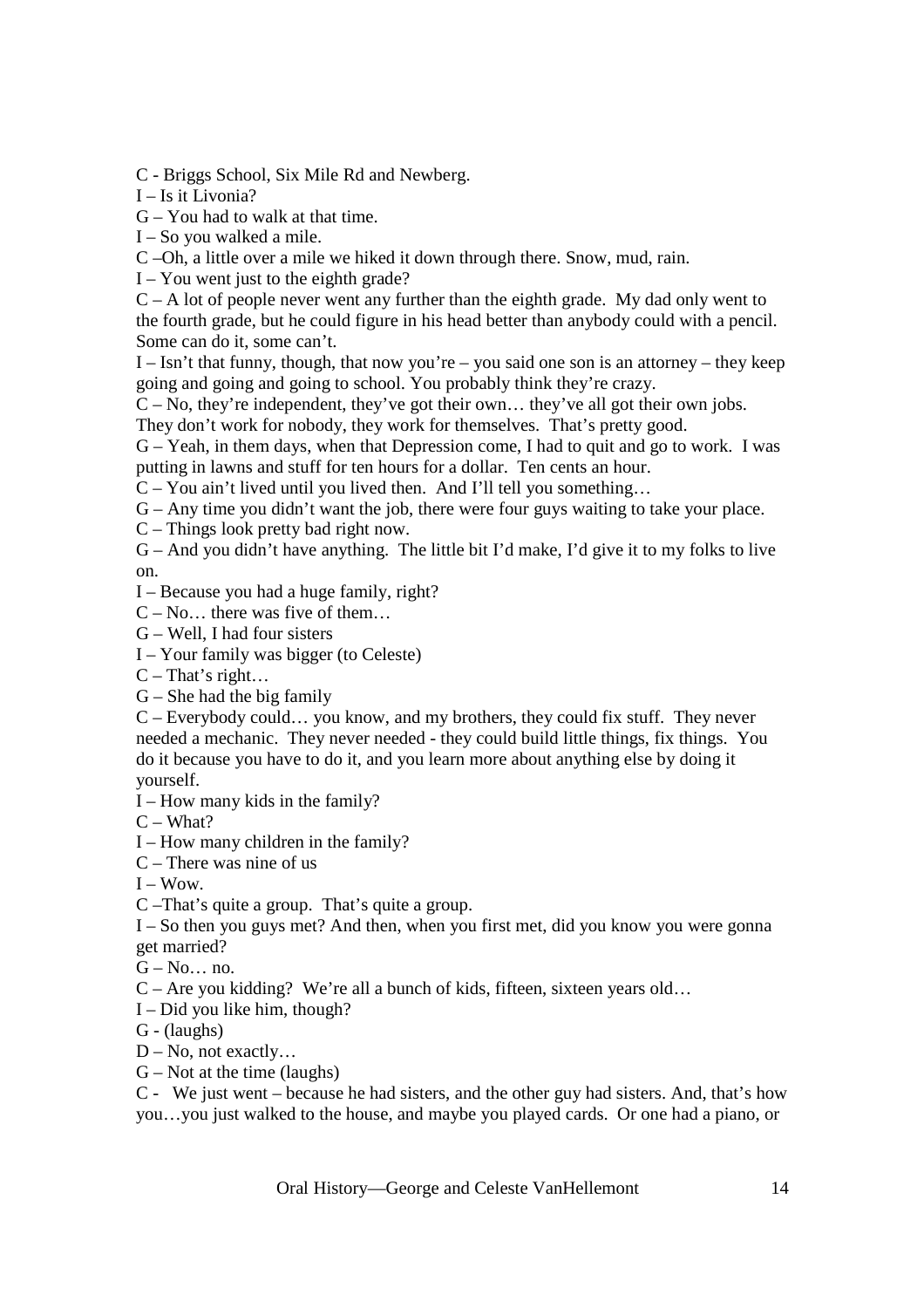something like that. Or you just went there, and sometimes you'd go to the show, once in a while, but that was a rarity.

I – Where would you go to the show?

C – To Redford. Or to Northville; they had a theatre in Northville. You didn't get very far, lady!

G – We went to Irving Theatre, in Brightmoor.

C – The boys went there.

G – Because we used to live right there by Five Mile Road.

I – In Detroit?

G – No, Five Mile Road, just east of Farmington. It's called Hubbard Road now. The house is still there. A stucco house. When they come from Detroit. And they (George's parents) got that … up there.

I – The house that used to show the movies?

 $C - No$  no...

G – No, the kids in that neighborhood would get together. And each week some kid would drive. And we had a quarter to spend: fifteen cents for the theatre, and ten cents for a great big hamburger. And that was our weekend.

C – Now, that was just the boys. Not the girls.

 $G - No$ , just the boys.

C - Just the boys went there. My brother, him, and whoever.

I – Did you go on that Interurban, or what would you do? No, you said somebody would drive.

G – No, we drove. One time we'd take my parents' car, another time another guy would take the car.

I – Well, so it sounds like they were doing OK, because, I mean…. Even though they had nine (kids)... (to Celeste) Did your parents have a car?

 $C - Oh$ , yeah.

I – Wow. OK. Wasn't the interurban around here?

C – Yeah, but that was on Eight Mile.

G - There was one on Eight.

C – You take Newburg Road to Eight Mile. That was in interurban streetcar. It went right to Northville, into Plymouth.

I –And if you wanted to go somewhere else, you'd have to.

C –Well… Let's face it, you didn't go very far… There was no place to go.

G – That quit, too, in about the 30's, sometime.

I – Oh, it did? Let me check on my tape...  $(C - Are$  you taping all this stuff?) Yes.

C – George, you're sorry (laughs)

I – No, I'll delete anything you don't like. I will. I'll delete it if you don't want it…So, is it - how do you feel about, you grew up, and you're living, and your whole life's been within a few miles?

 $G - A$  mile.

I - And it's changed so much?

C – Yes, but you just grow up; you don't pay attention to that stuff.

I – Did you never want to travel?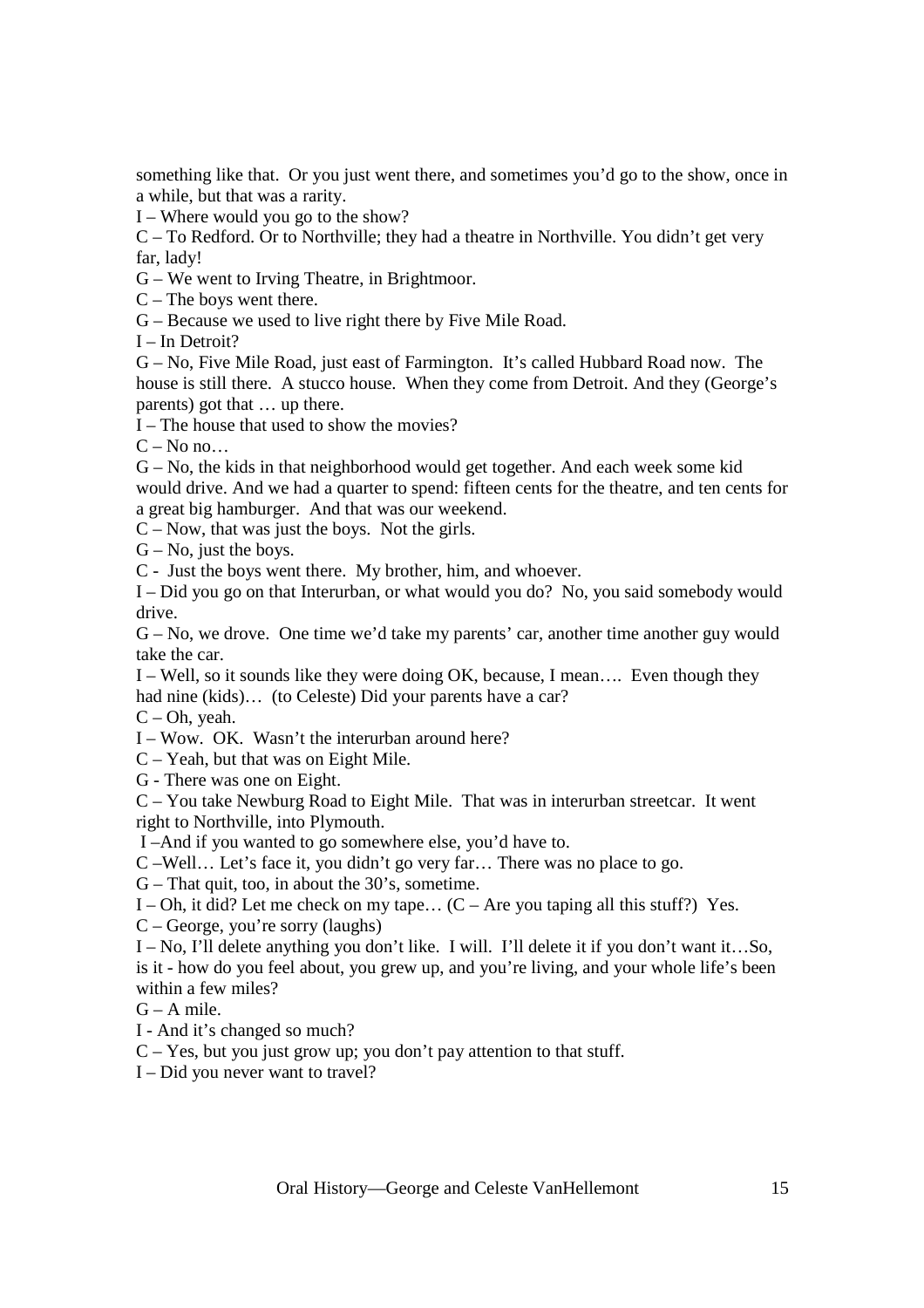C – Oh, we traveled. Not a lot, but we do. I don't live in a car, like other people, but we do. When we had the farm, we had a week off, the end of August. We'd go up north and rent a place on Houghton Lake. We come back home, were all back in the harness. I – You have a place up on Houghton?

 $C - No$ , we used to rent a place. When my youngest son was two, that's the first time we went. And he is now fifty. Nobody - most of the farm people don't travel. They stay home. And where do you go in the wintertime? No place.

G – No, you just worked all winter, that's all.

 $C - Y$ up.

G - You didn't do much chasing, back in them days.

I - And you guys were married 65 years ago?

G - 65 years in August, last August?

I – You were married in, what, '40?

G –Yep, '40

I - August what?

G - August 31

I – August 31, 1940. So when did you decide you were going to get married?

C – Oh, I don't know. Don't even ask us that. I don't remember!

G – Yeah, I don't remember.

I – Do you have a picture from back then?

 $C - I$  don't know...

I - I've only been married eight years.

G – How long?

I – Eight years.  $(C - That's a good start.)$  Eight years and three kids.

I – It is a good start. What did Six Mile look like when you moved out here?

G – This was all dirt from Sheldon Road west. They just paved this about three, three to four years ago.

 $I - I$  heard that.

 $C$  – On account of the high school being put there..

G – When the high school come in here

I – The last BOT's meeting I was at, they were talking about - they're going to be widening Six Mile to five lanes. I don't know how far out they're coming. I don't know if they can come past the railroad. Because the railroad...  $(G - No, \text{ they can't go past the})$ railroad.)

I think five lanes, and then down back to two.

C – They talk about a lot of things, but they don't have the money.

G – They just talk. Like they're going to put an overpass in, on Sheldon Road…

C – You know, they don't need it. Six Mile Road's good, but the only time it's busy is 7:30 in the morning for maybe an hour, and at 2:30 in the afternoon when the kids are outside

I – What was it like, there was Farm Crest Farm, and the other side of Six Mile it was fields…

G – No, the other side of Six Mile was farms

I - It was the polo fields, the it was the farm, Farm Crest. Then what else was there? The one-room schoolhouse was there.

C – That was in Waterford, though.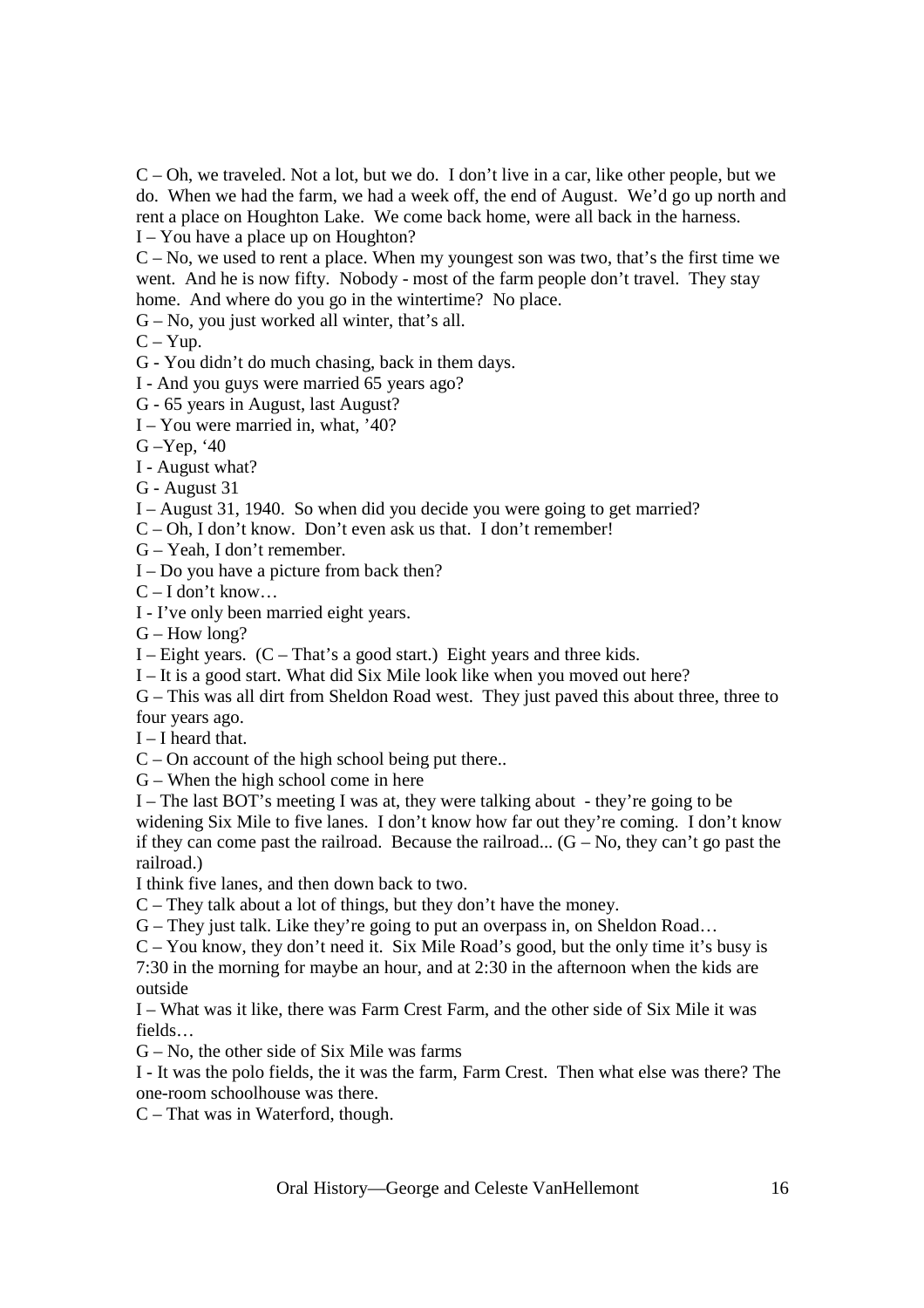I – A little further west – like, I'm mentally driving down the road. Like, when you first moved out here… in 1942 what was at Six Mile and Haggerty – nothing? Or was there houses?

 $G - No$ , there was nothing.

G – Finally, that was later, there was a gas station there. But there was nothing – that was farmland, too. Ace Crum, yeah, he bordered our land. There were more farms than open land. But there was no houses. Only one house, it's that white one down there.

I – Where?

G - At Six Mile Road. It's still there. And AceCrum's farm house was there. And they tore that down because he died. They sold that – but they kept that little white house? It's just a little thing. That's still there today.

 $C - That's$  right by that church there.

I – I never noticed that

G – Ace Crum's father, John Crum. His daughter wanted a little piece of land to build a house on. He gave him a little piece of land, there. Now there's a church owns that little house. You go by it; you've got to see it.

I – I know. But sometimes I just go by it, but I must not be looking at the right things.

C – Maybe.

I – Pasteurization plant.

G – Yeah, oh yeah, sure.

I – how much, like - did they make milk, and did they supply that milk to Wayne County Training Center…

G – They had nine or ten dairy stores.

I – So they did, like, take milk and deliver it to people?

I So the bakery came first. And Farm Crest…

G – They had their own stores. They didn't own them, but they leased them.

G – The bakery used to take the milk, at one time. But the bakery, after about three or four years, they couldn't keep the milk. I those days, they didn't have tankers that were all refrigerated and stuff. They could buy powdered milk at the bakery. So then we had all this milk. So they opened the dairy farms.

I \_ Can you walk me through, what was, like, the layout of the--

I – Is this, right here, Six Mile?

G – Yeah, Six Mile? There was a circle drive, right here, they don't snow it.

I – So mentally walk me in it. You go in.

G – This was the dairy plant. Underneath it here.

I – And when you say "dairy plant"…you mean things to make a lot of milk.

G – They had pasteurizers…where you didn't have those \$200 vats. It just

I – And it ran on, coal, you said?

 $G - What?$ 

I – How did they - did it run on electricity?

 $G - Yes.$ 

 $I -$ 

G – When I first come down there, this wasn't there. Me and Schlessy's brother, we built that. Because he wanted more cows. He had a horse barn here.

I – You didn't need. Because you had…

G – No, Grennan did. He loved horses.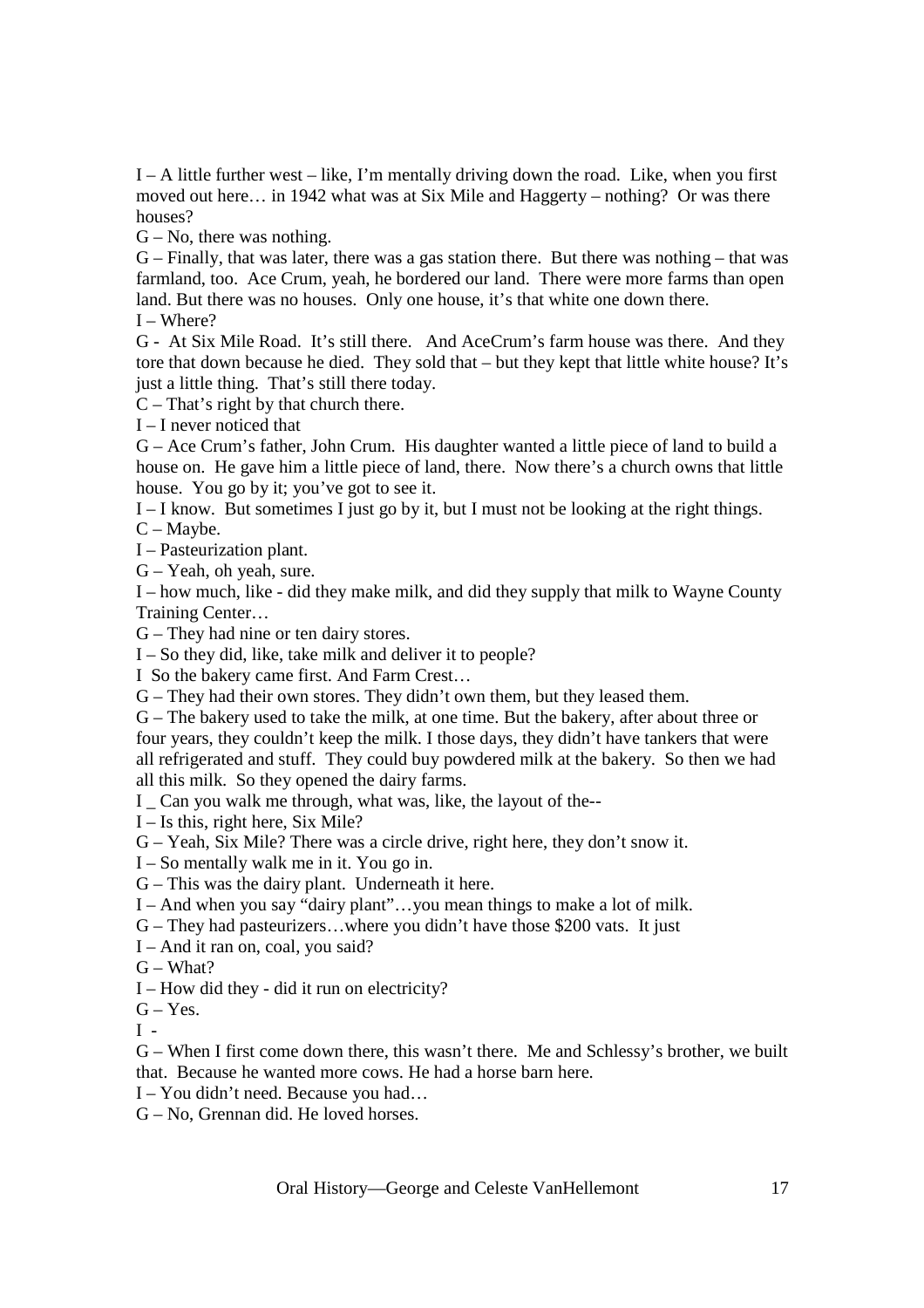$G - So$  we built this, so we had dairy cattle

I – What was in here?

So this was the main part? Was there any more – other than the main houses?

G – Bigger than them, a lot bigger.

I – Were you sad, after it all burned down?

G – Well, everybody was (laughs). We had to take all the cattle – we found a big barn on Ten Mile and Novi Road rented a barn and Novi Road, they went out of business. We rented that, until we got organized. So the barn was still there.

I – You figured they wouldn't rebuild, right?

 $G - What?$ 

I – You figured they wouldn't rebuild, right?

G – I think the law was, at that time, if it was 60% damaged, you couldn't rebuild.

I – That's not fair.

C – Nothing's fair in life.

G – They didn't want – they were already complaining. We spread manure… the township was down on it, they didn't want to farms. Although they were her firsts. C – They keep picking on you and picking on you. You know, that's what it is today.

The big crowds the little one out.

G – They're gonna have trouble – people keep building out here and building out here.  $I - And$  then where did he go?

C – He lived right back here in that ranch house (former Grennan farm, log cabin in Hills of Crestwood)

I – The lady that lives there now – Ruth Hahne?

I – Do you know Jean Bemish?

I – Because I was interested in seeing if she knew anything about the history of that house.

G – Well, first it was a cabin, and then the owner - when things burned down here. He had a big section built. He had a big addition built to it. Have you ever been down there?

 $I - I'$  ve look at it.

G – You can see down there.

G – So they lived there for a while?

I – And that picture right there (pointing to Township History book) is the driveway to that? So, where did it come out on Six Mile?

G – Right here – before that first street on Six Mile Road

C – Right into the house. You walk up that sidewalk, you walk up into the house. I walked down there many a time. Me and my little dog.

G – You see, we had fences on both sides. He used to keep that all mowed, all nice and neat, all the way back.

I – He loved to ride his horses. Because Margaret (Tegge) said her son used to ride back there.

C – I knew her son.

G – New barn, new horse barn.

I - And then when Haass took it over, it was almost like work-related stuff

G – Well, no, they still had; well, this field next to here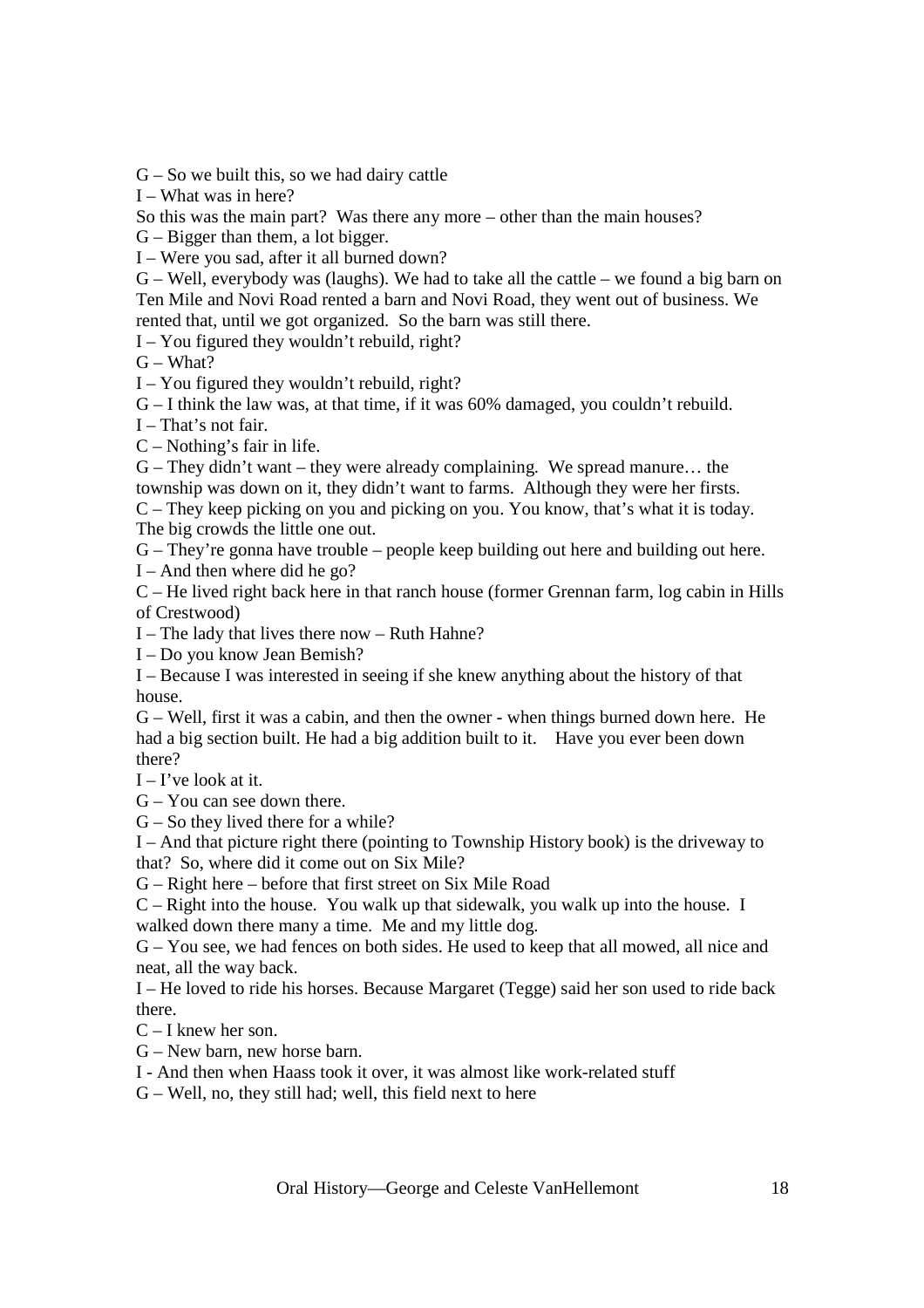I – It is really hilly. So it was like that?

G – We just to drive… and later we used to drive them down.

G – Nice big crick, went right through there.

 $C$  – Oh yes, it's still there.

I – That would be nice to live by there.

I So where we're sitting, right now – your house is…

G – No this side of it. As you go that way, you'll hit… it's before you go to the road, that

way, I'd say two hundred feet.

I – So after it burned down, he moved - Haass moved into that log cabin.

G – He used to have it before

I – But they actually moved there.

I – Wait a minute

G – They used to ride them up there.

I – So it was his second home.

I – So how long did he stay here before

C – He kept it a long time, a long long time.

I – Well, all those subdivisions have gone in within the last ten years.

G – Farm Crest went

I – Well, where did he move?

G – Then in the winter, he'd go to Florida

I – Did this make a lot of money, Farm Crest?

 $G - No.$ 

I – Where did he get all his money?

G – And his wife owned Farm Crest bakeries.

I – Because he never even considered rebuilding anywhere else, right?

I – Well, he gave you this land, right? Well, he must have liked you, to do that, because he didn't have to do that?

G – Well, he did… because

I tell ya what I'll do. If you stay, I'll give you a piece of land. 35, 36 years ago.

 $I - Ok$ , so this...

G – He said I'll give you in the wintertime. I had a friend, he roughed the house in.

That's all he did. I got a bricklayer, on Six Mile road, to brick it.

C – There's the house Haass lived in (pointing to page of Township History Book). The barn is here.

C - You don't have to get us in there. We don't need that… wreck the camera

G - You don't want to wreck the camera

 $I - Shush!$ 

I - When you said six hundred was the total acres, that included the Polo fields?

G - Yes – up here and down there

I - What do you think was so important about Farm Crest

G - I suppose the most important thing was they had a Guernsey. And we processed the mild and sold the milk that's what it all

C - A lot of good memories, that's all that's left

When you moved out here, it was mostly farms. But was it all dairy farms

C – Whatever they cropped they fed to the animals